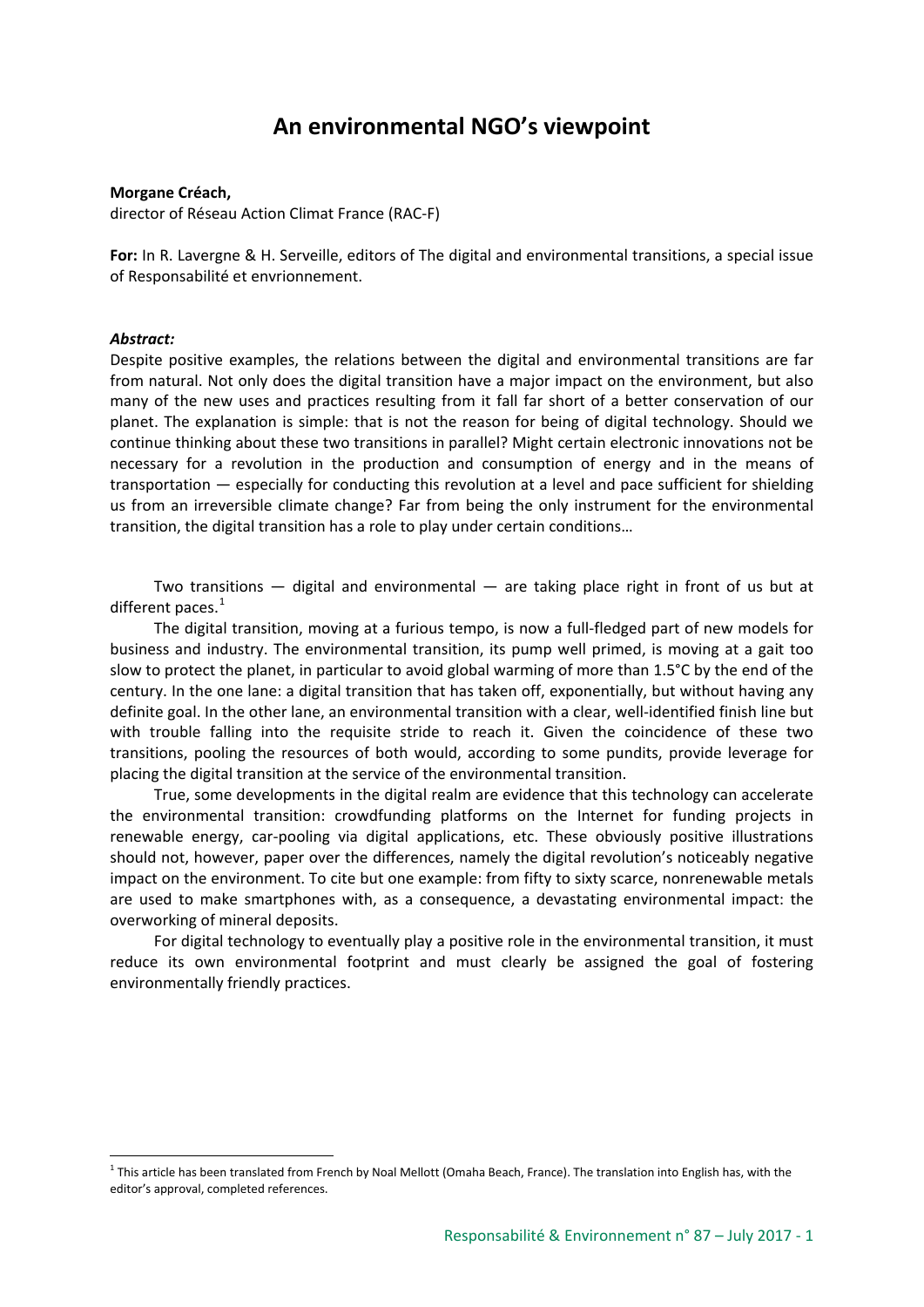# The digital transition's big environmental footprint

The depletion of natural resources, the consumption of energy, the emission of greenhouse gas, the destruction of the ozone layer, the eutrophication of watercourses, the production of wastes… mobile telephones have all these negative effects on the environment. These effects are mainly produced during the manufacturing phase, as shown by the analysis made by ADEME (Agence de l'Environnement et de la Maitrîse de l'Énergie). Even though it renders services and has "immaterial" uses, information and communications technology (henceforth ICT) is a tangible reality: the manufacturing, utilization and end of life of our various e-devices bring an unsustainable pressure to bear on our planet. As much can be said about the colossus in this sector, the Internet. At the planetary level, the storing, protecting and sharing of data in data centers voraciously consume electricity, most of it generated by burning fossil fuels. Information systems account for 7% of worldwide electricity consumption — an impact on the climate equivalent to aviation's. In 2012, Greenpeace examined the cloud computing services offered by the major players on the Internet, such as Amazon, Apple and Microsoft.<sup>[2](#page-1-0)</sup> The very strong demand for electricity from these services is mainly satisfied by dirty energy sources, such as coal. For instance, 55.1% of the electricity for Apple's data centers comes from thermal power plants using coal; for HP, the percentage is 49%.

Besides the supply of "dirty" energy to information systems worldwide, we should also look at how digital technology is being used. What impact do these uses of electronic equipment and services have on our environment? E-mail seems, offhand, to reduce our consumption of paper and make savings on the energy needed to move mail. However the multiplication of electronic messages has a major impact on the climate. In a French firm with one hundred employees, each employee receives approximately 58 e-mails per day and sends about 33. Sending 33 e-mails with an attachment of one megabyte to two destinations per day and per employee produces 180 kilograms of  $CO_2$ /year — the equivalent of driving a car more than 1000 kilometers.<sup>[3](#page-1-1)</sup> Yet another example: we replace, on the average, our mobile telephones every 18 months; and our personal computers, every three years. The shortening duration of use of these devices is damaging to the environment. The objective of global warming amounting to less than 1.5°C will simply be out of reach if we pay no attention to the environmental impact of this new technology, as it is being ever more frequently put to use.

Mention should also be made of the social consequences of the proliferation of digital devices and services. Scarce metals are often mined under inhuman conditions, evidence of this being coltan in the Democratic Republic of Congo. From social and environmental viewpoints, the digital revolution has a long haul before it can be deemed "virtuous".

Beyond the foregoing observations, does the digital transition have, in parallel, positive effects on the environment? Insofar as it opens new prospects for changing the behavior patterns of groups and individuals, it can serve as a vector for the environmental transition. A few examples:

— Crowdfunding platforms enable people to place their savings on projects beneficial to the climate. For example, Énergie Partagée, an initiative for funding local renewable projects, has already managed to bring together nearly 5000 shareholders, raise €12 million and finance 32 local projects.<sup>[4](#page-1-2)</sup>

— Websites for trading or purchasing secondhand goods have the potential of reducing the purchases of new products and thus spare us the manufacturing of them.

<span id="page-1-0"></span><sup>&</sup>lt;sup>2</sup> "How Clean Is Your Cloud? Catalyzing an Energy Revolution", 52p. (Amsterdam, NL: Greenpeace International, April 2012) available at http://www.greenpeace.org/international/en/publications/Campaign-reports/Climate-Reports/How-Clean-is-Your-Cloud/.

<span id="page-1-1"></span><sup>&</sup>lt;sup>3</sup> "Internet, courriels: réduire les impacts. Limiter nos consommations d'énergie et de matières premières"; 9p. (Angers, FR: ADEME, February 2014) available at https://www.ademe.fr/sites/default/files/assets/documents/guide-pratique-internetcourriels-reduire-impacts.pdf.

<span id="page-1-2"></span><sup>4</sup> https://je-souscris.energie-partagee.org/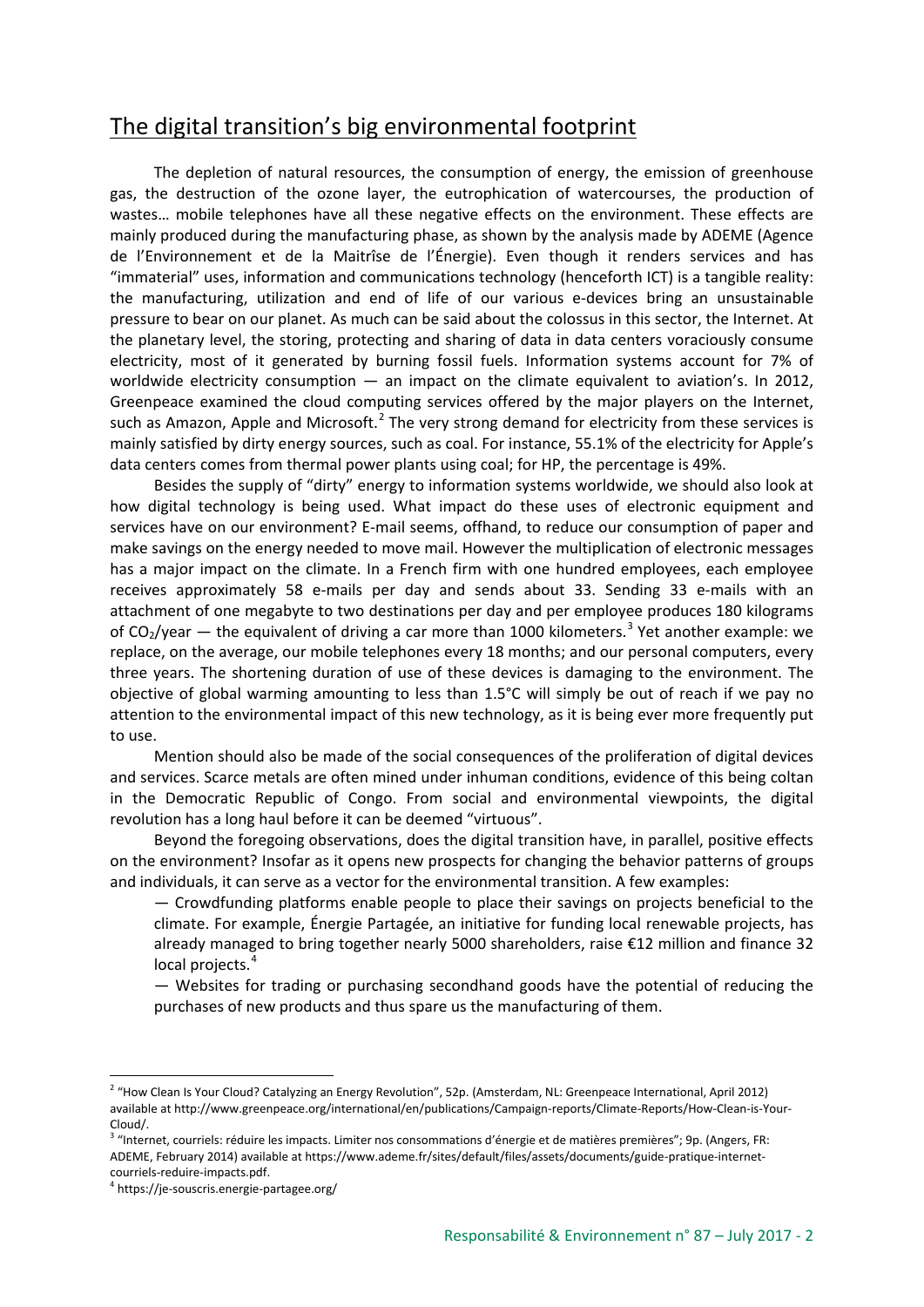— To fight against traffic congestion with its heavy negative impact on air pollution, health and the climate, the Lyon metropolitan area has set up a data warehouse to which residents can connect via their mobile phones and learn how to optimize their trips. For freight, an on-line tool has been designed for optimizing the management of rounds in real time. Optimod'Lyon spares the production of more than 30.000 tonnes of  $CO<sub>2</sub>$  per year.<sup>[5](#page-2-0)</sup>

As we see, examples of bringing the digital and environmental transitions together do exist in everyday life.

To gauge whether the digital transition brings, or could bring, a net gain to the environment, aspects should also be brought under consideration such as: *a)* counterexamples of digital innovations that impede the protection of the environment; and *b)* the deceptive gains due to certain environmentally oriented innovations. If digital technology opens the way to changing behaviors, these changes might be positive or negative with respect to our planet's conservation. Alongside the websites for car-pooling, many a site has sprung up for finding the best last-minute offer for booking a flight. The reason for being of the digital revolution has never been conservation of the environment.

After all, and contrary to what is taken for granted, "dematerialization" does not necessarily lead to a lesser impact on the environment. Reality is much more complicated; and consumption patterns in a "sharing economy" can be deceptive. As ADEME's analysis of thirteen examples from the sharing economy has shown, these practices do not automatically coincide with responsible acts of consumption. In effect, the gain for the environment strongly depends on the conventional practice that the "sharing" practice has replaced.<sup>[6](#page-2-1)</sup> In the case of car-pooling for long-distance rides, despite a rather high average number of passengers per vehicle (3.5), it is still necessary to take into account the practices replaced: 12% of riders would not have traveled had there been no car-pooling offer, and 63% would have taken the train. The reduction of the environmental impact is but 12% if this rebound effect (due to substitution) is brought into the picture. Likewise, the heavy use of applications such as Uber for rides in passenger vehicles has deviant effects. In New York City, the increasing number of these vehicles on the road has worsened congestion downtown.<sup>[7](#page-2-2)</sup> As this study has shown, the use of this transport is, owing to its low cost, growing faster than public transit. It all depends, therefore, on what the new practices and new services offered by digital technology are used for.

Like digital innovators, the first intention of users in the "sharing economy" is not to have a positive effect on the environment. In other words, an outside intervention is necessary for connecting the digital and environmental transitions.

### The need to "connect" the digital to the environmental transition

Since digital technology does not have an innate environmental calling, a deliberate outside intervention is needed to reduce its heavy negative environmental footprint and orient its development toward conservation of the environment. This outside intervention can come from the pressure that NGOs and citizens bring to bear on firms to make them lessen their negative effects on the environment. Since 2009, Greenpeace, for example, has ranked ICT firms with respect to energy.<sup>[8](#page-2-3)</sup> It has asked the big firms to make a commitment to a *"100% renewably powered Internet*". Facebook, Apple and Google were the first to pledge to do so. Apple is now in the lead with 83% of

<span id="page-2-0"></span><sup>5</sup> https://data.grandlyon.com/2015/06/17/les-donnees-mobilite-au-coeur-de-linnovation-metropolitaine/

<span id="page-2-1"></span><sup>6</sup> BIOby Deloitte, CREDOC & OuiShare. *Potentiels d'expansion de la consommation collaborative pour réduire les impacts environnementaux*, final report, 112p. (Angers, FR: ADEME, November 2016) available at http://www.ademe.fr/potentielsdexpansion-consommation-collaborative-reduire-impacts-environnementaux.

<span id="page-2-2"></span> $^7$  B. SCHALLER, "Unsustainable? The growth of app-based ride services and traffic, travel and the future of New York City", 38p. (New York: Schaller Consulting, February 2017) available at http://schallerconsult.com/rideservices/unsustainable.htm.

<span id="page-2-3"></span><sup>8</sup> G. COOK, J. LEE, T. TSAI, A KONG, J. DEANS, B JOHNSON & E JARDIM, *Clicking Clean: Who Is Winning the Race to Build a Green Internet?*, 102p (Washington, DC: Greenpeace Inc, 2017) available at http://www.clickclean.org/usa/en/.